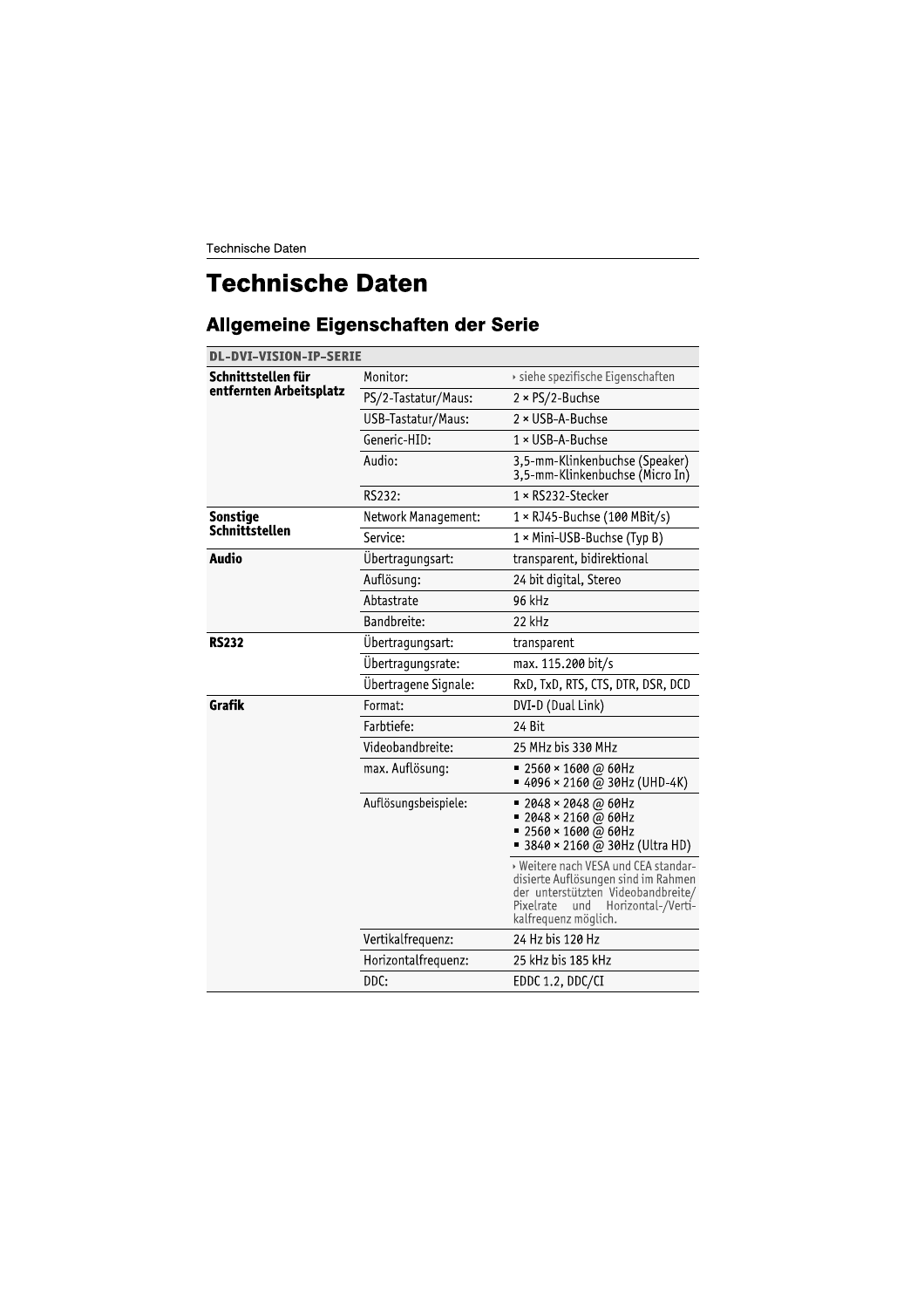| Technische Daten |  |
|------------------|--|
|                  |  |

| <b>DL-DVI-VISION-IP-SERIE</b>   |            |                                 |
|---------------------------------|------------|---------------------------------|
| Hauptstrom-<br>versorgung       | lyp:       | internes Netzteil               |
|                                 | Anschluss: | Kaltgerätestecker (IEC-320 C14) |
|                                 | Spannung:  | AC100-240V/60-50Hz              |
| redundante Strom-<br>versorgung | Typ:       | externes Netzteil               |
|                                 | Anschluss: | miniDIN-4 Power-Buchse          |
|                                 | Spannung:  | $+12VDC$                        |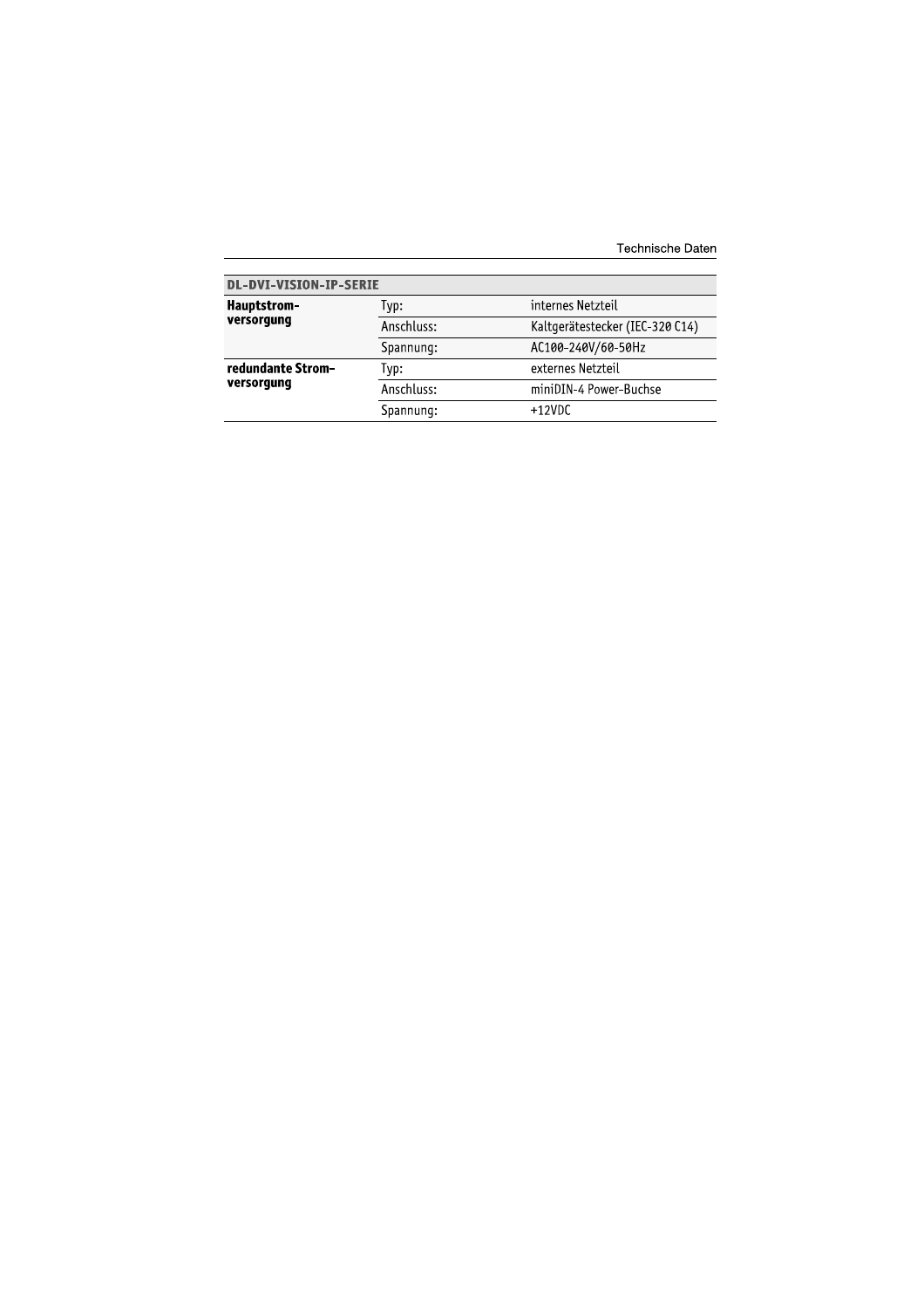Technische Daten

## Spezifische Eigenschaften der Geräte

| <b>DL-DVI-VISION-IP-AR-CON</b>               |                                        |                                                        |
|----------------------------------------------|----------------------------------------|--------------------------------------------------------|
| Schnittstelle für<br>entfernten Arbeitsplatz | Monitor:                               | $1 \times$ DL-DVI-D-Buchse                             |
| Schnittstelle zur<br>Gegenstelle             | KVM, Audio und RS232:                  | $1 \times RJ45 - B$ uchse<br>(1 GBit/s - IEEE 802.3ab) |
| <b>Stromaufnahme</b>                         | Hauptstromversorgung:                  | 100-240 VAC, 60-50Hz, 0.3-0.2 A                        |
|                                              | redundante<br>Stromversorgung:         | 12 VDC/1.2 A                                           |
| Gehäuse                                      | Material:                              | Aluminium eloxiert                                     |
|                                              | Dimensionen ( $B \times H \times T$ ): | $210 \times 44 \times 210$ mm                          |
|                                              | Gewicht:                               | ca. 1.4 kg                                             |
| Einsatzumgebung                              | Temperatur:                            | +5 his +45 °C                                          |
|                                              | Luftfeuchte:                           | < 80 %, nicht kondensierend                            |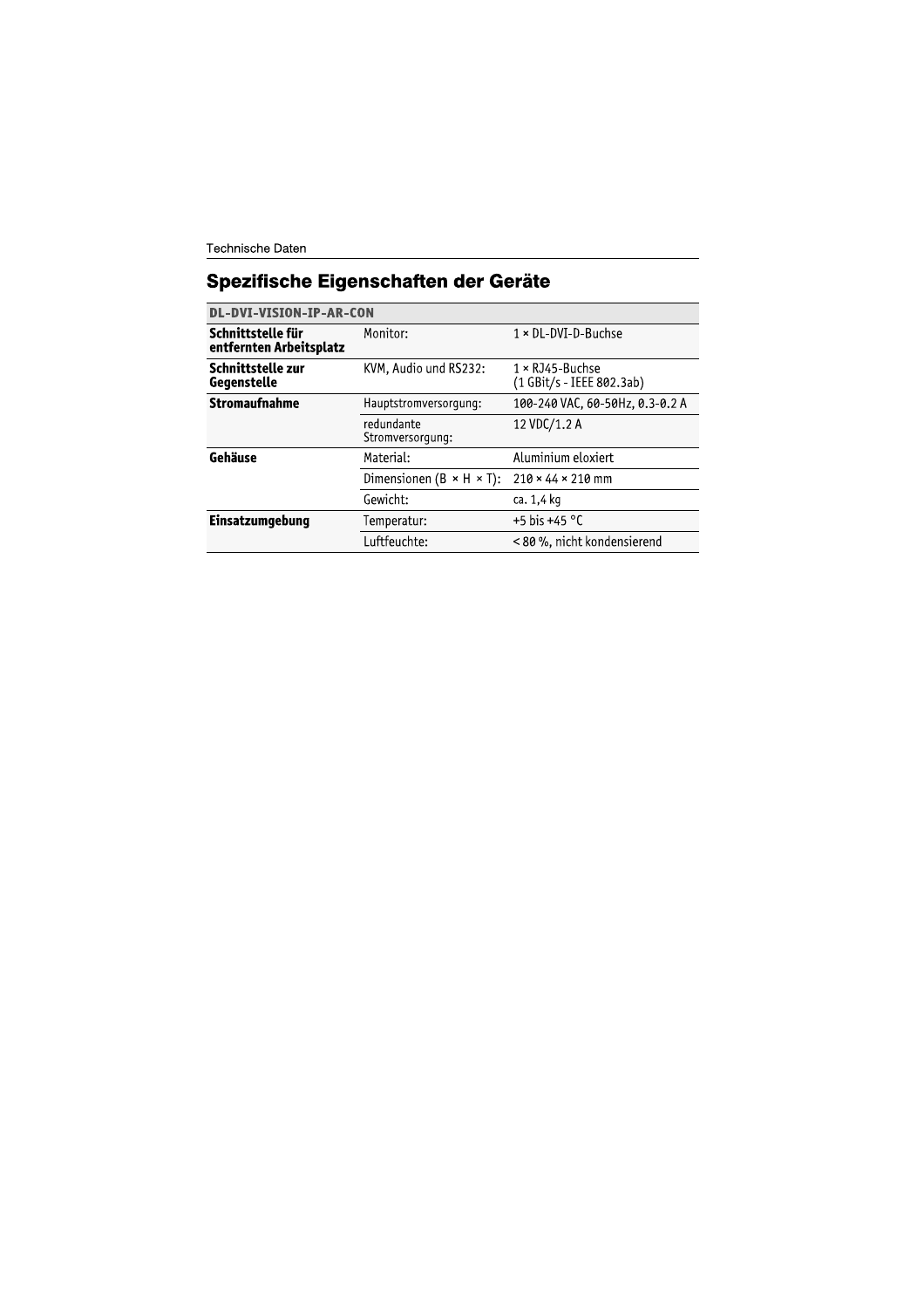| Spezifische Eigenschaften der Geräte |  |
|--------------------------------------|--|
|                                      |  |

| DL-DVI-VISION-IP-FIBER-AR-CON                |                                        |                                                         |  |
|----------------------------------------------|----------------------------------------|---------------------------------------------------------|--|
| Schnittstelle für<br>entfernten Arbeitsplatz | Monitor:                               | $1 \times$ DL-DVI-D-Buchse                              |  |
| Schnittstellen zur<br>Gegenstelle            | KVM, Audio und RS232:                  | $1 \times$ LC-Duplex-Buchse<br>(1 GBit/s - IEEE 802.3z) |  |
| <b>Stromaufnahme</b>                         | Hauptstromversorgung:                  | 100-240 VAC, 60-50Hz, 0.3-0.2 A                         |  |
|                                              | redundante<br>Stromversorgung:         | 12 VDC/1.2 A                                            |  |
| Gehäuse                                      | Material:                              | Aluminium eloxiert                                      |  |
|                                              | Dimensionen ( $B \times H \times T$ ): | $210 \times 44 \times 210$ mm                           |  |
|                                              | Gewicht:                               | ca. 1,4 kg                                              |  |
| Einsatzumgebung                              | Temperatur:                            | +5 his +45 °C                                           |  |
|                                              | Luftfeuchte:                           | < 80 %, nicht kondensierend                             |  |